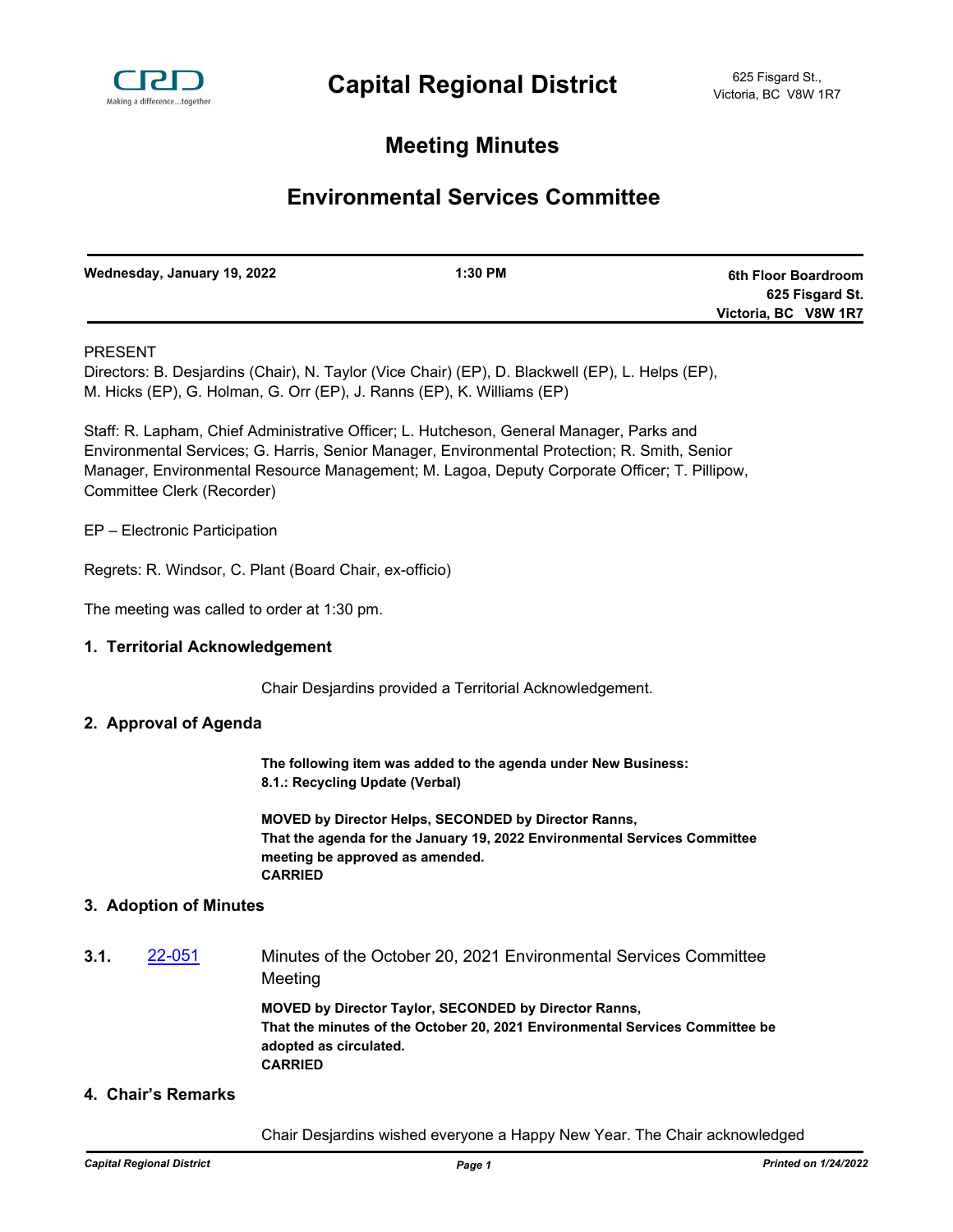that we as a region, will need to work together to push forward in this last year of this Board's mandate.

#### **5. Presentations/Delegations**

There were no presentations or delegations.

## **6. Committee Business**

**6.1.** [22-035](http://crd.ca.legistar.com/gateway.aspx?m=l&id=/matter.aspx?key=8891) 2022 Environmental Services Committee Terms of Reference

**MOVED by Director Ranns, SECONDED by Director Helps, That the Environmental Services Committee receive the 2022 Terms of Reference, attached as Appendix A. CARRIED**

**6.2.** [22-039](http://crd.ca.legistar.com/gateway.aspx?m=l&id=/matter.aspx?key=8895) 2020 Regional Greenhouse Gas Inventory

G. Harris spoke to Item 6.2.

Discussion ensued on the following:

- accuracy of the sequestration figures within the report
- creating a household greenhouse gas calculator
- decreasing commercial natural gas emissions
- the impact cruise ships have on emission levels in the region
- Hartland landfill emission reductions and management
- addressing gaps in the climate action approach
- sharing reports with municipalities via the Inter-Municipal Climate Action Task Force

**MOVED by Director Helps, SECONDED by Director Orr, The Environmental Services Committee recommends to the Capital Regional District Board: That the 2020 Regional Greenhouse Gas Inventory report be received for** 

**information.**

**CARRIED**

- **6.3.** [22-034](http://crd.ca.legistar.com/gateway.aspx?m=l&id=/matter.aspx?key=8890) Zero-Emissions Fleet Initiative Final Study Report
	- G. Harris spoke to Item 6.3.

Discussion ensued on the following:

- the effect cold weather has on the performance of electric vehicles
- consideration of adding cargo bikes to the fleet
- talking with other government bodies regarding joint procurement of e-trucks
- the target date for converting the corporate fleet

## **MOVED by Director Helps, SECONDED by Director Taylor, The Environmental Services Committee recommends to the Capital Regional District Board:**

**That the Zero-Emissions Fleet Initiative Final Study Report be received for information. CARRIED**